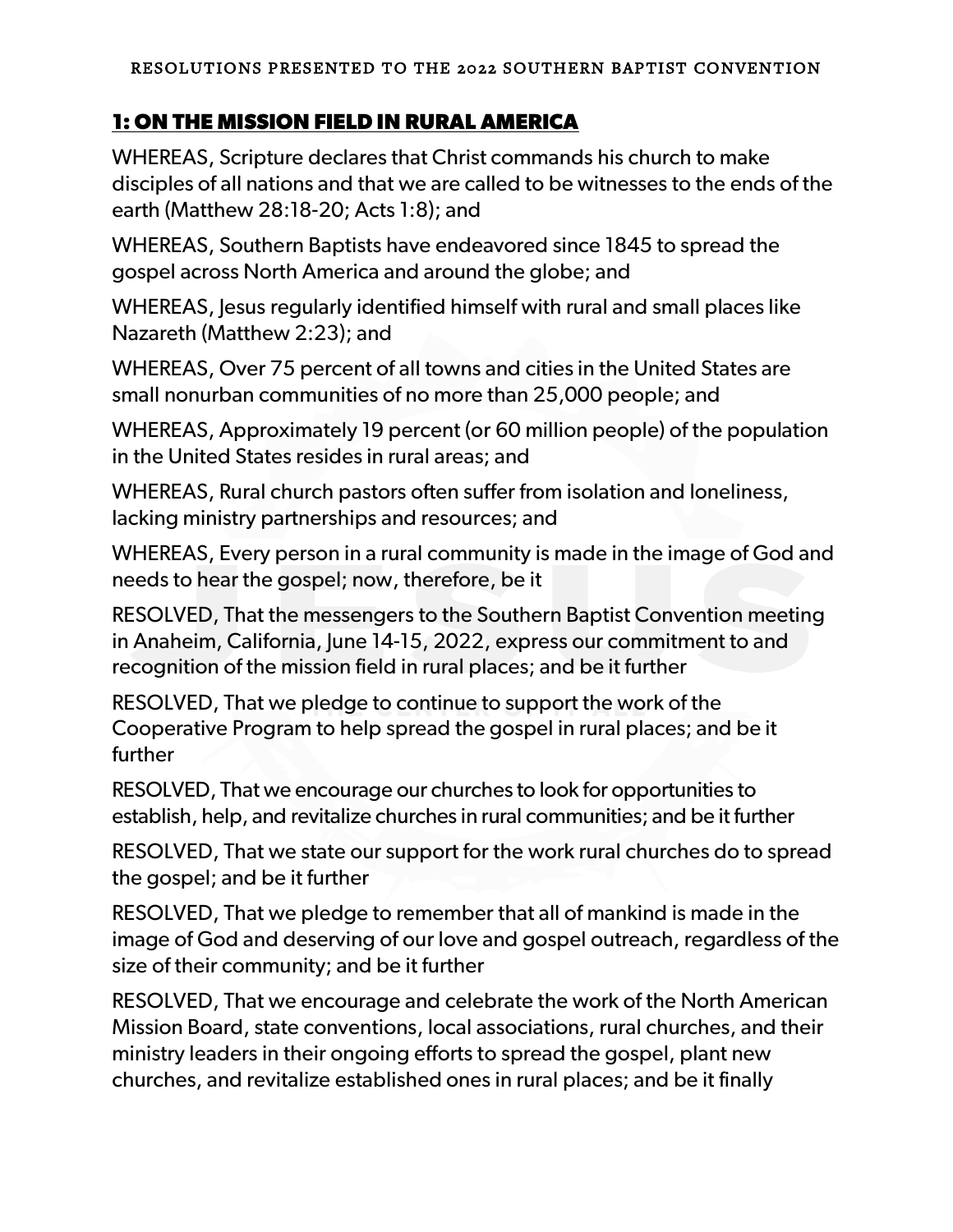RESOLVED, That we urge all Southern Baptists to dedicate our time, money, and lives to the furtherance of the good news of Jesus Christ across every area of the world, home and abroad, in city centers, suburbs, small towns, and rural places.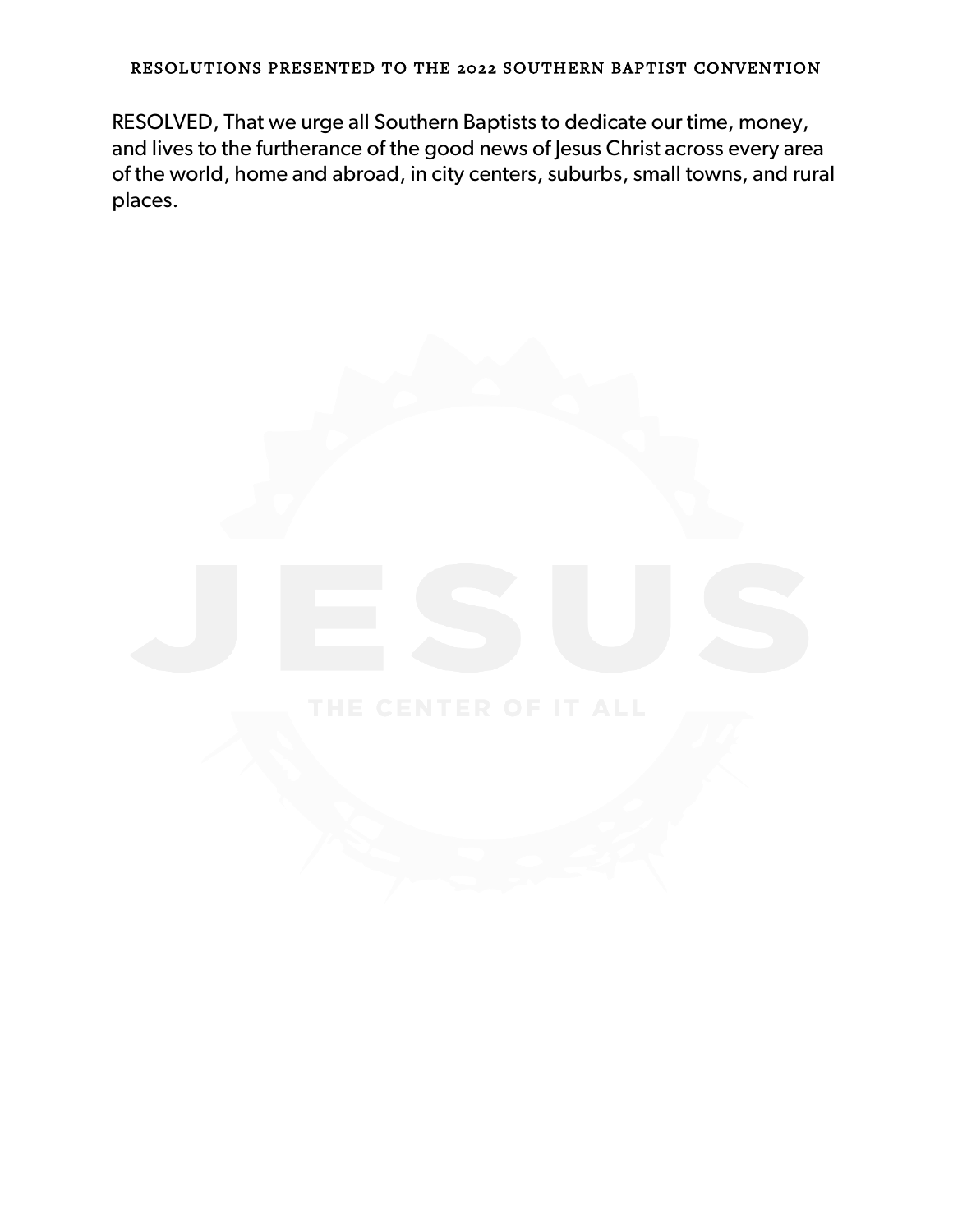# **2: ON THE PROSPERITY GOSPEL**

WHEREAS, The prosperity gospel is the belief that lesus' sacrificial and atoning death grants believers health, wealth, and the removal of sickness and poverty; and

WHEREAS, The prosperity gospel distorts biblical generosity, preys on the most vulnerable, solely blames people for their own sickness due to lack of faith, and corrupts a biblical understanding of suffering (John 9:2-3, Romans 5:1-5; 8:15-29, 2 Corinthians 9:6-8); and

WHEREAS, Scripture warns us to guard against false teaching, to beware of false prophets who come to us in sheep's clothing but inwardly are ravenous wolves, and to guard the integrity of Scripture (Matthew 7:15, Acts 20:28-30, 2 Timothy 4:3-4); now, therefore, be it

RESOLVED, That the messengers to the Southern Baptist Convention meeting in Anaheim, California, June 14-15, 2022, in accordance with sound doctrine and the gospel of our Lord Jesus Christ, denounce the teaching of the prosperity gospel; and be it further

RESOLVED, That God and God alone is our highest good and our supreme treasure, not health, wealth, or the removal of sickness (Philippians 4:10-13; Revelation 21:1-4); and be it finally

RESOLVED, That our confidence is in our eternal inheritance purchased through the work of Christ and is guaranteed by the indwelling work of the Holy Spirit (Ephesians 1:11-14; 1 Peter 1:1-7).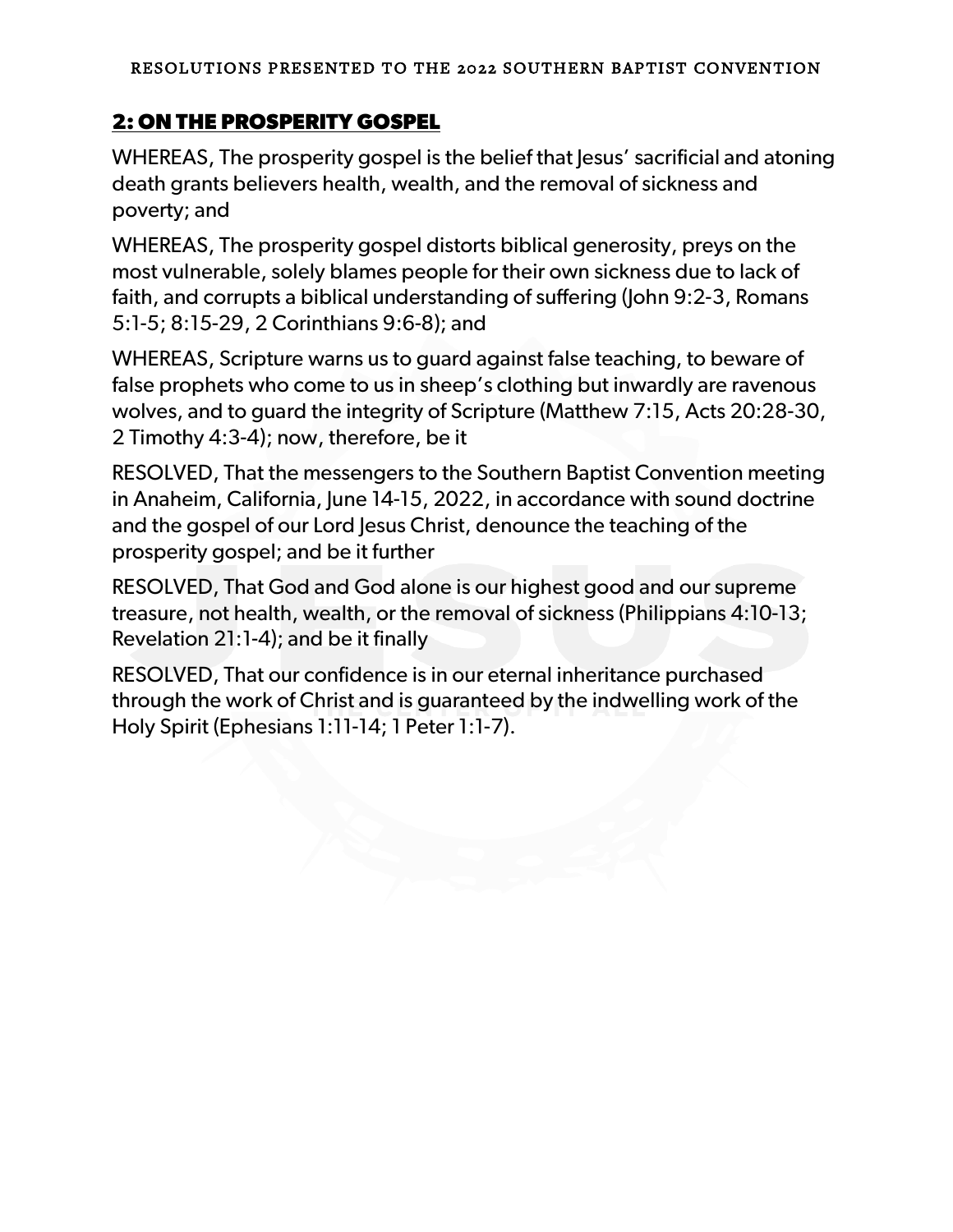# **3: ON THE WAR IN UKRAINE**

WHEREAS, The Scriptures clearly state that God is "the God of peace" (Hebrews 13:20), who maintains "the right of the afflicted and the destitute" (Psalm 82:3) and rescues "the weak and needy," delivering them "from the hand of the wicked" (Psalm 82:4); and

WHEREAS, The Scriptures testify that Jesus is the "prince of peace" (Isaiah 9:6) who came to "reconcile to himself all things, whether in heaven or in the earth, making peace by the blood of his cross" (Colossians 1:20); and

WHEREAS, One day Christians will share in the peace that can only fully be accomplished under the rule and reign of Jesus Christ; and

WHEREAS, The Scriptures also declare that "blessed are the peacemakers, for they shall be called sons of God" (Matthew 5:9), because "a harvest of righteousness is sown in peace by those who make peace" (James 3:18), so "if possible, so far as it depends on you, live peaceably with all" (Romans 12:18); and

WHEREAS, the Southern Baptist Convention in our 1968 resolution "On Peace" resolved to urge nations involved in conflict "to seek an honorable solution that will bring a just and durable peace that recognizes the dignity and values of human personality and the inalienable right of all men to be free"; and

WHEREAS, Southern Baptists have been serving in Eastern Europe and Ukraine since the fall of the Iron Curtain, seeing countless lives changed by the gospel of Jesus Christ through ongoing Great Commission efforts, including missions, church planting, and theological education; and

WHEREAS, Beginning on February 24, 2022, the Russian Federation has engaged in a war of aggression against the sovereign nation of Ukraine, which has led to widespread destruction among the cities of Ukraine, the displacement of nearly twelve million of its citizens, untold damage to communities, and a yet unknown number of casualties among both the Ukrainian and the Russian people; and

WHEREAS, The Ukrainian people have fought valiantly to defend their country and land from the invading Russian Federation while continuing to seek a peaceful solution to the conflict; and

WHEREAS, The Russian Federation has not engaged in good faith negotiations for peace, but instead has committed egregious acts of violence, hostility, and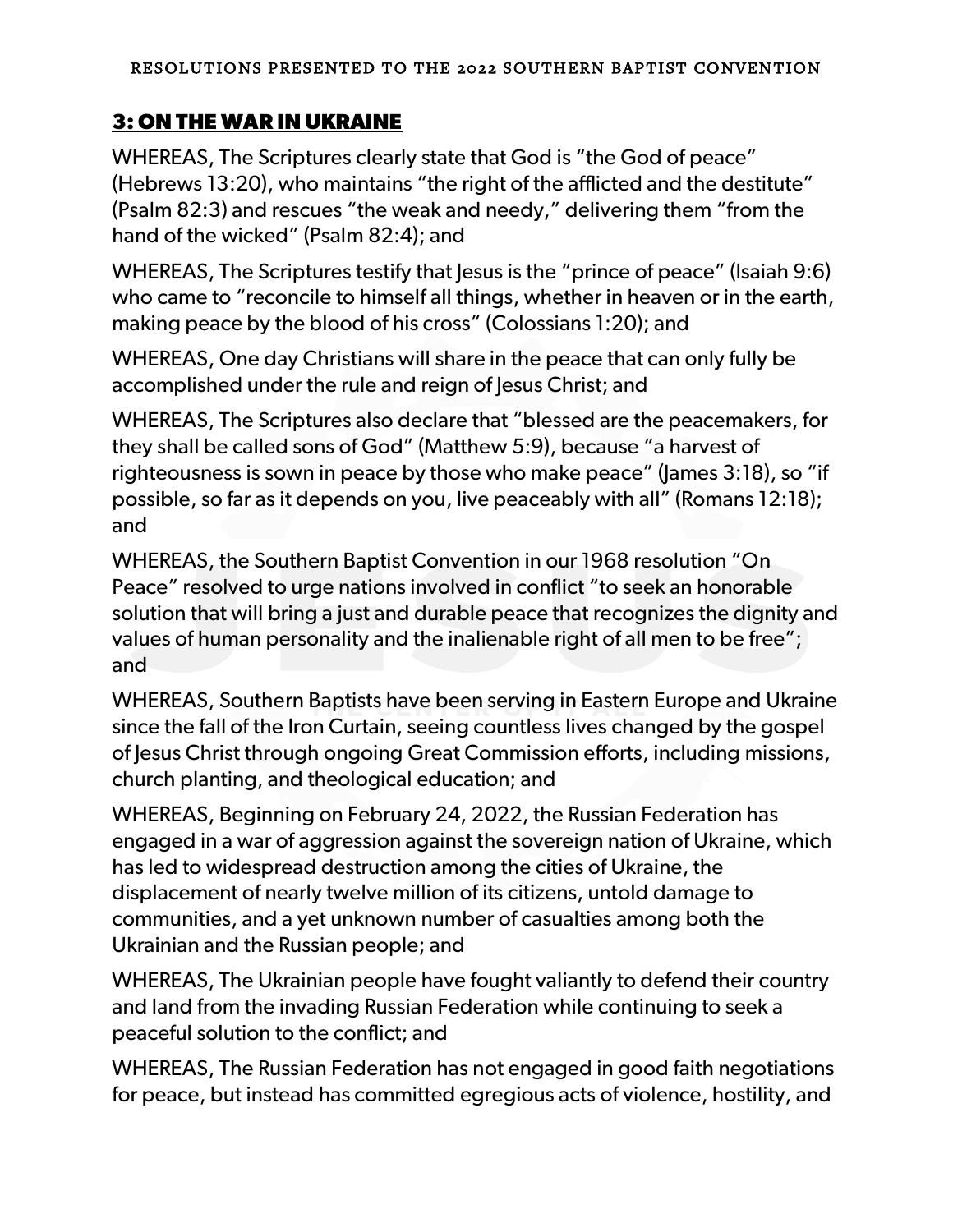aggression against the people of Ukraine, including civilians and noncombatants; and

WHEREAS, The United Nations passed a resolution demanding aid access for Ukraine and denounced the Russian Federation for "creating a dire humanitarian crisis," whose effects are and will be felt worldwide, and the 117th Congress passed House Resolution 956, demanding a "full withdrawal of Russian forces from Ukrainian territory"; and

WHEREAS, It is the responsibility of all Christians to "turn away from evil and do good" to "seek peace and pursue it" (1 Peter 3:11) and to "take no part in the unfruitful works of darkness, but instead expose them" (Ephesians 5:11); now, therefore, be it

RESOLVED, That the messengers to the Southern Baptist Convention meeting in Anaheim, California, June 14-15, 2022, strongly condemn the actions of the Russian Federation in her declaration and acts of war against the sovereign nation of Ukraine; and be it further

RESOLVED, That, in agreement with House Resolution 956, we call upon Russian President Vladimir Putin to cease hostilities immediately, withdraw the Russian military, and end this war of aggression against Ukraine and her people; and be it further

RESOLVED, That we implore the United States government to prioritize the admission of Ukrainian refugees into our country and provide resources for their support and resettlement; and be it further

RESOLVED, That we commend, appreciate, and will continue to support the ongoing relief efforts of Southern Baptists in Ukraine through the work of the International Mission Board and Send Relief, who are working diligently to aid Ukrainian refugees fleeing to other parts of Ukraine or to the safe harbors of neighboring countries; and be it further

RESOLVED, That we stand in solidarity with our Ukrainian brothers and sisters in Christ as well as the people of Ukraine who have endured these atrocities and who have witnessed the horrors of war firsthand while seeking to defend their country from an invasion by a hostile army; and be it further

RESOLVED, That we will pray for Ukrainian Baptist Theological Seminary, likeminded institutions, and our brothers and sisters in Christ throughout the country of Ukraine who continue to share the gospel, minister to the hurting, serve their churches, gather for worship, and exalt our Lord Jesus Christ in the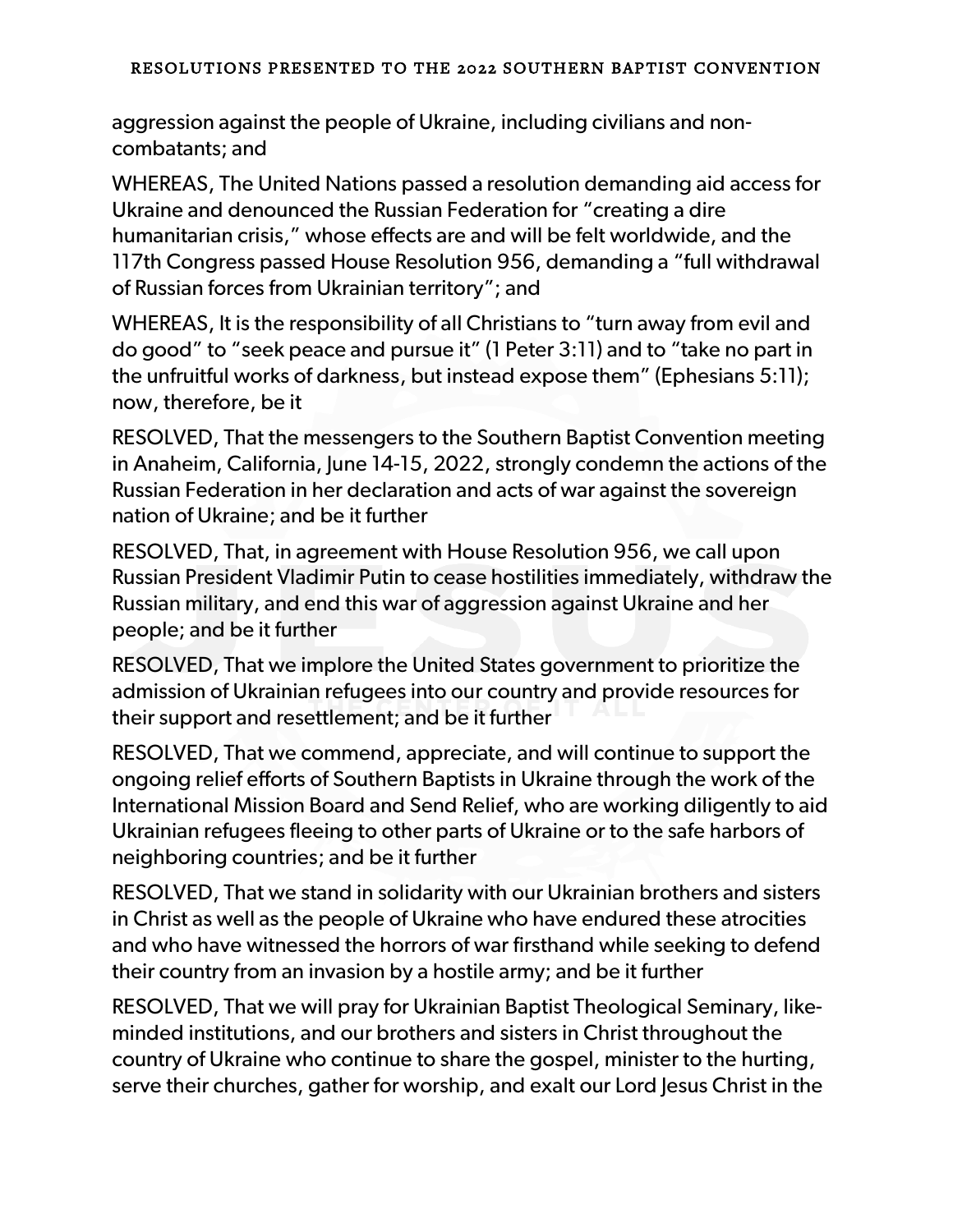midst of a warzone at great risk to themselves, their families, and their churches; and be it further

RESOLVED, That we likewise will pray for our brothers and sisters in Christ in the Russian Federation and for all who stand opposed to this war of Russian aggression, speaking out against it at great personal cost to themselves, their families, and their churches; and be it finally

RESOLVED, That we will earnestly and continually pray to the Lord, who is able to do all things, for an end to this war, for peace in Ukraine, for the presidents and leaders of both countries, and for the gospel of Jesus Christ to shine forth as a beacon of eternal peace, security, and salvation for all who will turn to him.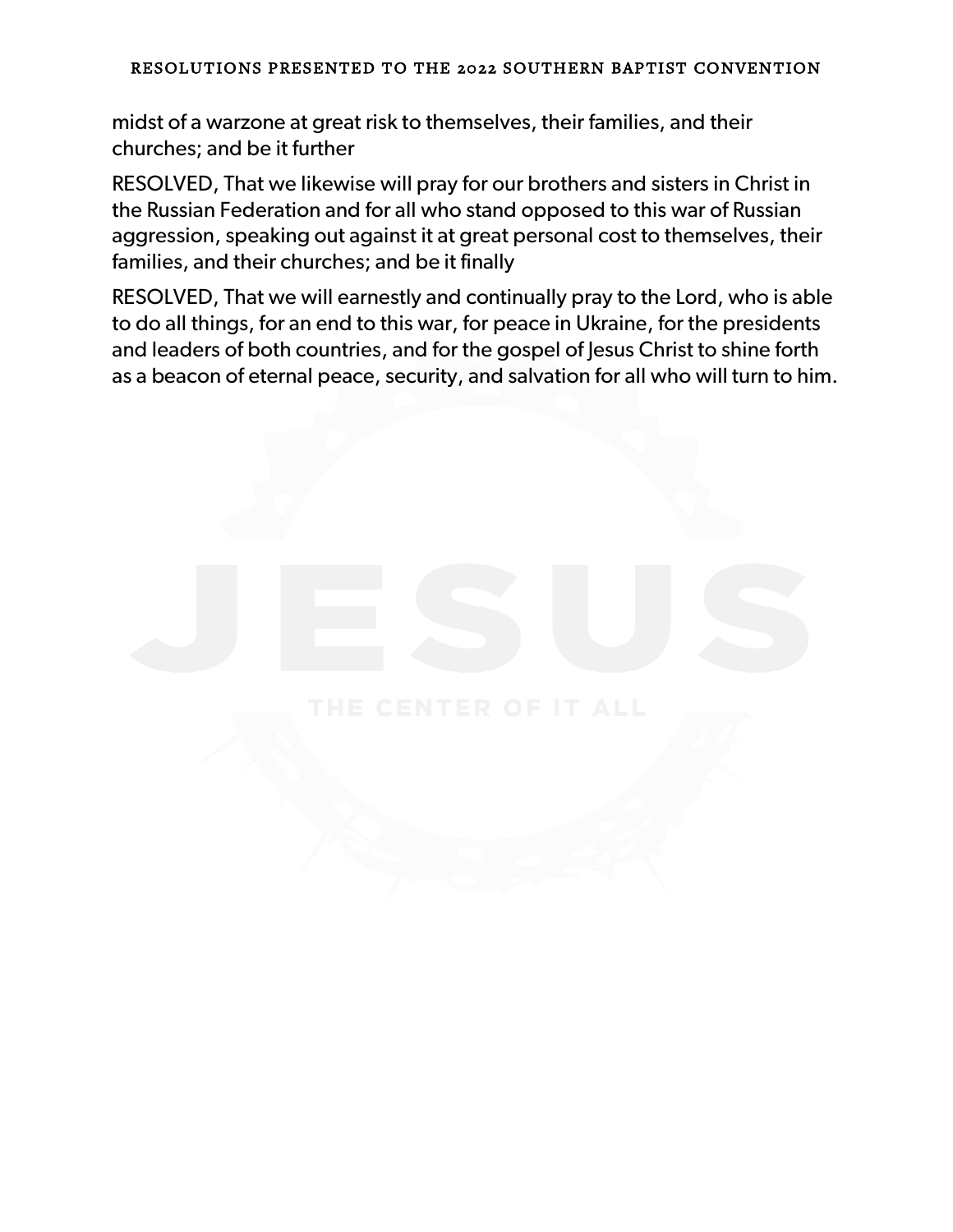# **4: ON RELIGIOUS LIBERTY, FORCED CONVERSION, AND THE FEDERAL INDIAN BOARDING SCHOOL INITIATIVE INVESTIGATIVE REPORT**

WHEREAS, The Bureau of Indian Affairs Investigative Report, released in May 2022, documents and records that the United States maliciously targeted Native American, Alaska Natives, and Native Hawaiian children as part of a diabolical plan to dispossess these people groups from their native lands by forced assimilation through the establishment of mandatory boarding schools; and

WHEREAS, Between 1819 and 1969, the Federal Indian boarding school system consisted of 408 Federal Indian Boarding Schools across 37 states or then-territories, including 21 schools in Alaska and seven schools in Hawaii; and

WHEREAS, The Federal Government sub-contracted with religious organizations (the report does not include Southern Baptists) to operate these schools in order to accomplish the forced conversion and assimilation of indigenous children to Christianity; and

WHEREAS, The degradation and dehumanization included forced removal of children from their families, forced child labor, removal of their tribal identity, confinement, flogging, withholding food, whipping, slapping, and cuffing, as well as discouraging or preventing the use of Native American, Alaska Native, and Native Hawaiian languages, religions, and cultural practices; now, therefore, be it

RESOLVED, That the messengers to the Southern Baptist Convention meeting in Anaheim, California, June 14-15, 2022, encourage Southern Baptists to decry the methods of forced assimilation and conversion, as well as the dehumanization of fellow image bearers; and be it further

RESOLVED, That Southern Baptists stand in support of Native Americans, Alaska Natives, and Native Hawaiians—especially those who are a part of our own family of churches—as they process the findings of this report and discern next steps toward healing; and be it further

RESOLVED, That Southern Baptists earnestly pray for the families of those targeted by the atrocities brought to light in this investigation (Psalm 82:3-4; Isaiah 1:17; Jeremiah 22:3); and be it further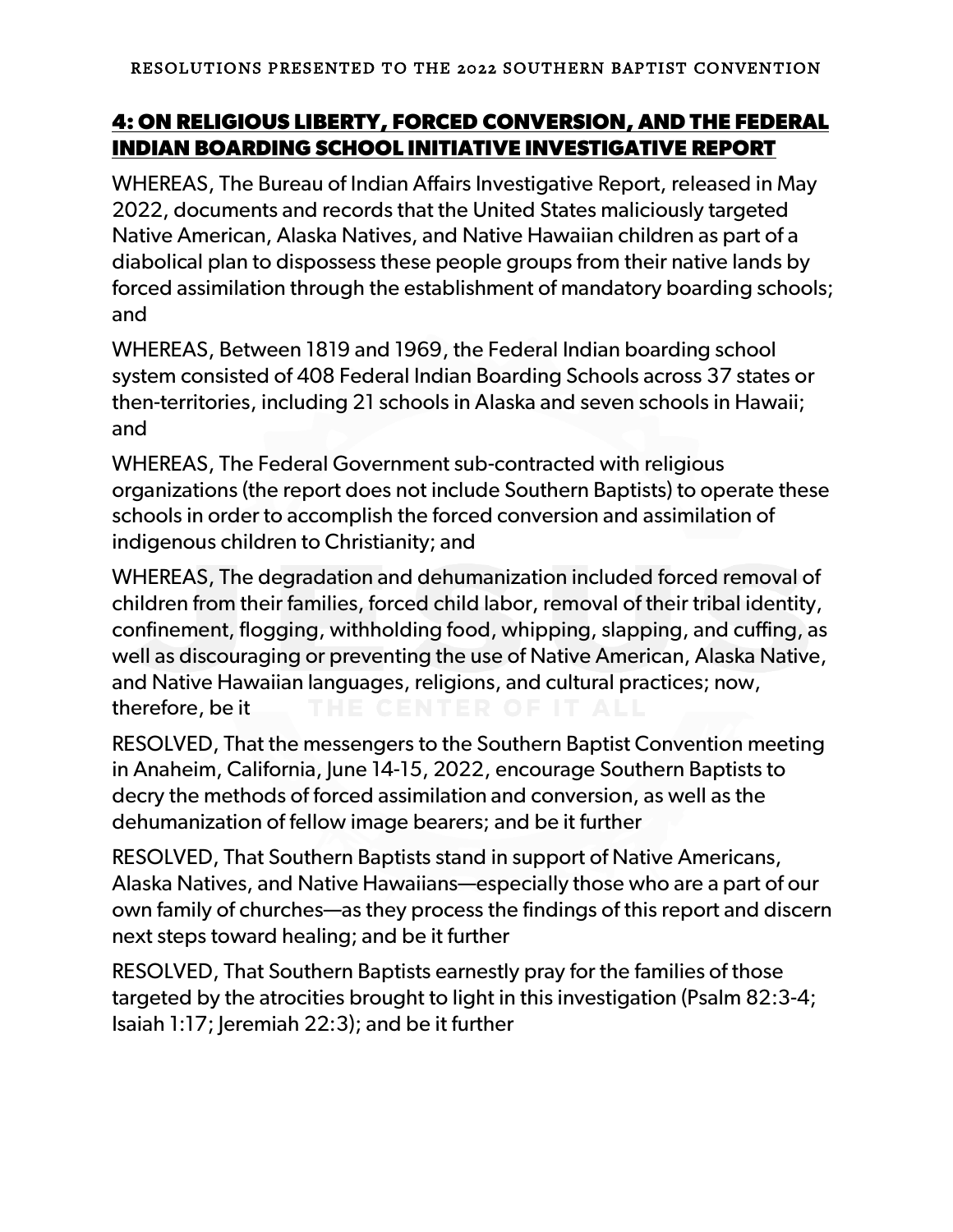RESOLVED, That we condemn any federal government's policy, former or current, to replace "the tribal culture for its own" in an effort to ease their intent "to separate tribes from their territories."; and be it further

RESOLVED, That we declare the atrocities done against these people in the name of religious "conversions" as reprehensible, betraying the Great Commission (and our efforts to reach all nations with the gospel (Matthew 10:14; Matthew 28:18-20; John 3:8); and be it further

RESOLVED, That we stand against forced conversions and distorted missiological practices as contrary to our distinctive beliefs as Baptists in religious liberty and soul-freedom (*The Baptist Faith & Message*, Article XVII); and be it finally

RESOLVED, That we place our confidence for salvation in God alone, which is "offered freely to all who accept Jesus Christ as Lord and Savior, who by His own blood obtained eternal redemption for the believer" (*The Baptist Faith & Message*, Article IV; Romans 7:24-25)

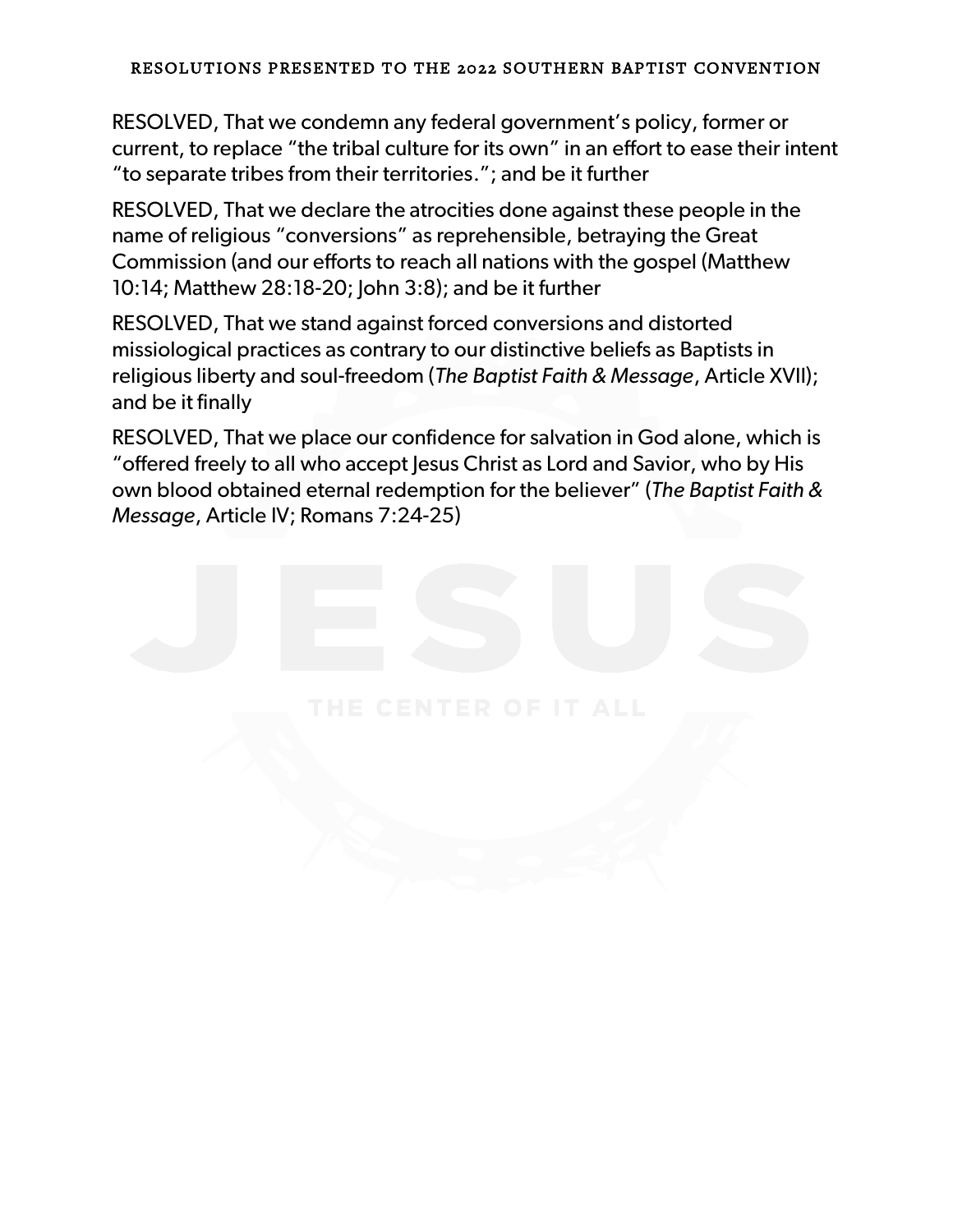# **5: ON SUPPORT FOR CONSISTENT LAWS REGARDING PASTORAL SEXUAL ABUSE**

WHEREAS, Those in pastoral ministry are entrusted with the responsibility, under the authority of Christ, to serve, shepherd, and guard those whom the Lord entrusts to their care (1 Timothy 3:1-7; Titus 1:7-9); and

WHEREAS, Scripture makes clear that teachers will receive a stricter judgment, and therefore overseers must be above reproach, keeping watch over their souls as those who will give an account (James 3:1, Hebrews 13:17); and

WHEREAS, *The Baptist Faith and Message*, Article XV, condemns "all forms of sexual immorality" and states, "We should work to provide for the orphaned, the needy, [and] the abused"; and

WHEREAS, The 2021 Southern Baptist Convention in Nashville, Tennessee, passed the resolution "On Abuse and Pastoral Qualifications" identifying sexual abuse by pastors as a permanently disqualifying action for all positions of church leadership; and

WHEREAS, Laws and codes of professional ethics in many states prohibit sexual relationships between professionals such as physicians, psychiatrists, attorneys, and their patients/clients, even with consent, because the position of authority held by the professional creates an unhealthy opportunity for abuse; and

WHEREAS, Pastors should be held to a standard for their conduct at least as high as that to which secular professionals are held; and

WHEREAS, Various states have passed laws that criminalize sexual acts between pastors and those under their care; and

WHEREAS, These laws make no exception for the consent of the victim since pastors and ministers are in a position of trust, which is broken when the one in authority engages in a sexual act with the victim (such states include Arkansas, Connecticut, Iowa, Minnesota, New Mexico, North Dakota, Texas, Utah, and Wisconsin); now, therefore, be it

RESOLVED, That the messengers to the Southern Baptist Convention meeting in Anaheim, California, June 14-15, 2022, encourage lawmakers in every state to pass laws that would provide consistent definitions and classification of sexual abuse by pastors, as sexual abuse committed by pastors constitutes a clear abuse of authority and trust (similarly seen in the relationships in the aforementioned professional settings); and be it further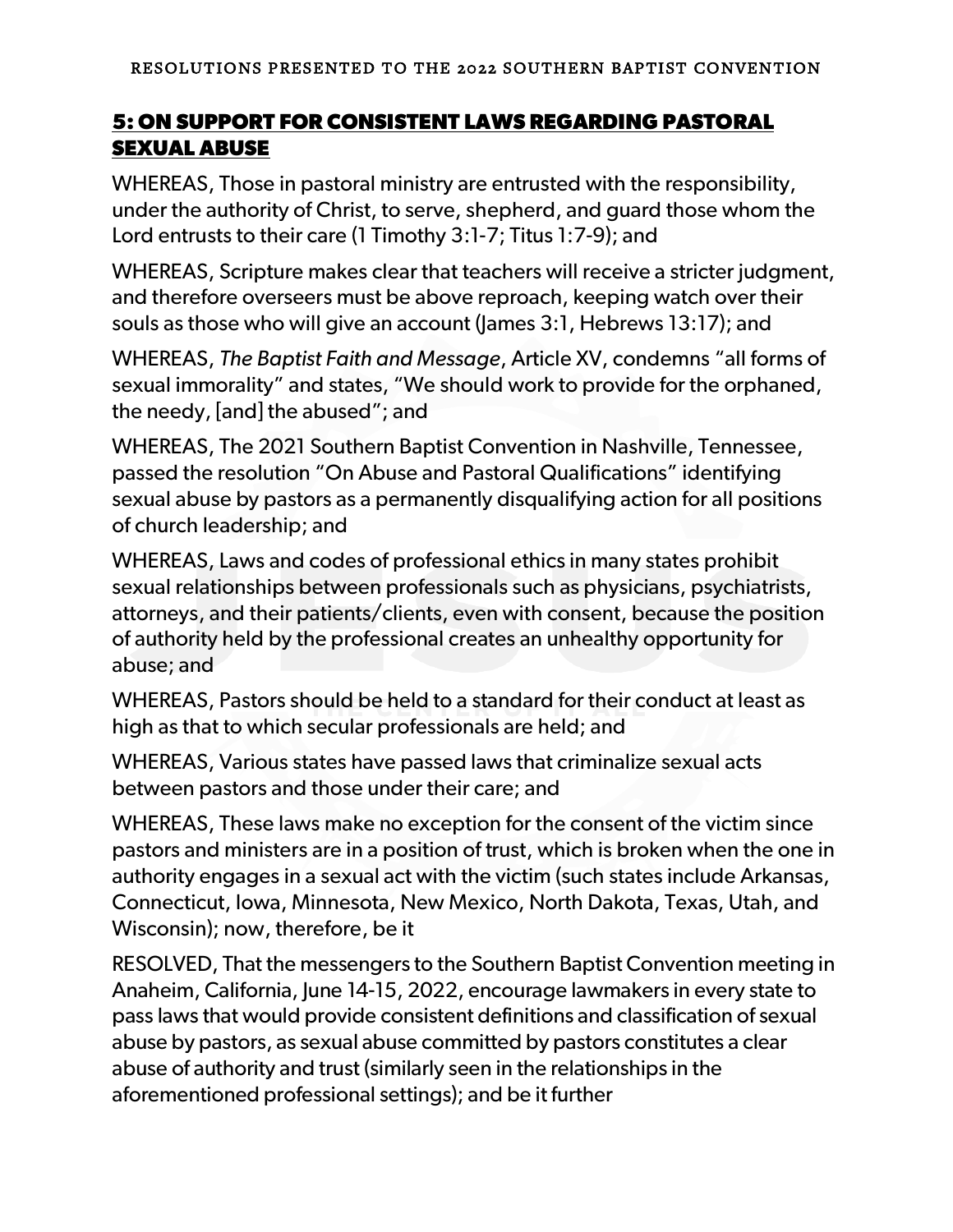RESOLVED, That we encourage lawmakers in every state to pass laws that would empower churches by shielding them from civil liability when they share information about alleged abuse with other organizations or institutions; and be it further

RESOLVED, That while we hold convictions about and celebrate ecclesial autonomy, we also believe that it is both important and biblical (1 Corinthians 14:33) to develop a culture of transparency and mutual responsibility between churches, so that it is clear that our churches are not places for predators to hide, as we, "contend for the sanctity of all human life from conception to natural death," seeking "to bring industry, government, and society as a whole under the sway of the principles of righteousness, truth, and brotherly love" (BFM Art. XV); and be it further

RESOLVED, That while in this world we must face the temporal consequences of our sin, such as disqualification, we joyfully acknowledge that there is no sin that cannot be forgiven and no person who cannot be restored to Christ (Psalm 103:12, Ephesians 1:7-8); and be it finally

RESOLVED, That we support actions that protect the innocent within the churches of the Southern Baptist convention from wolves in shepherd's clothing and embrace actions that empower churches to be able to report instances of abuse to appropriate authorities without fear of civil liability.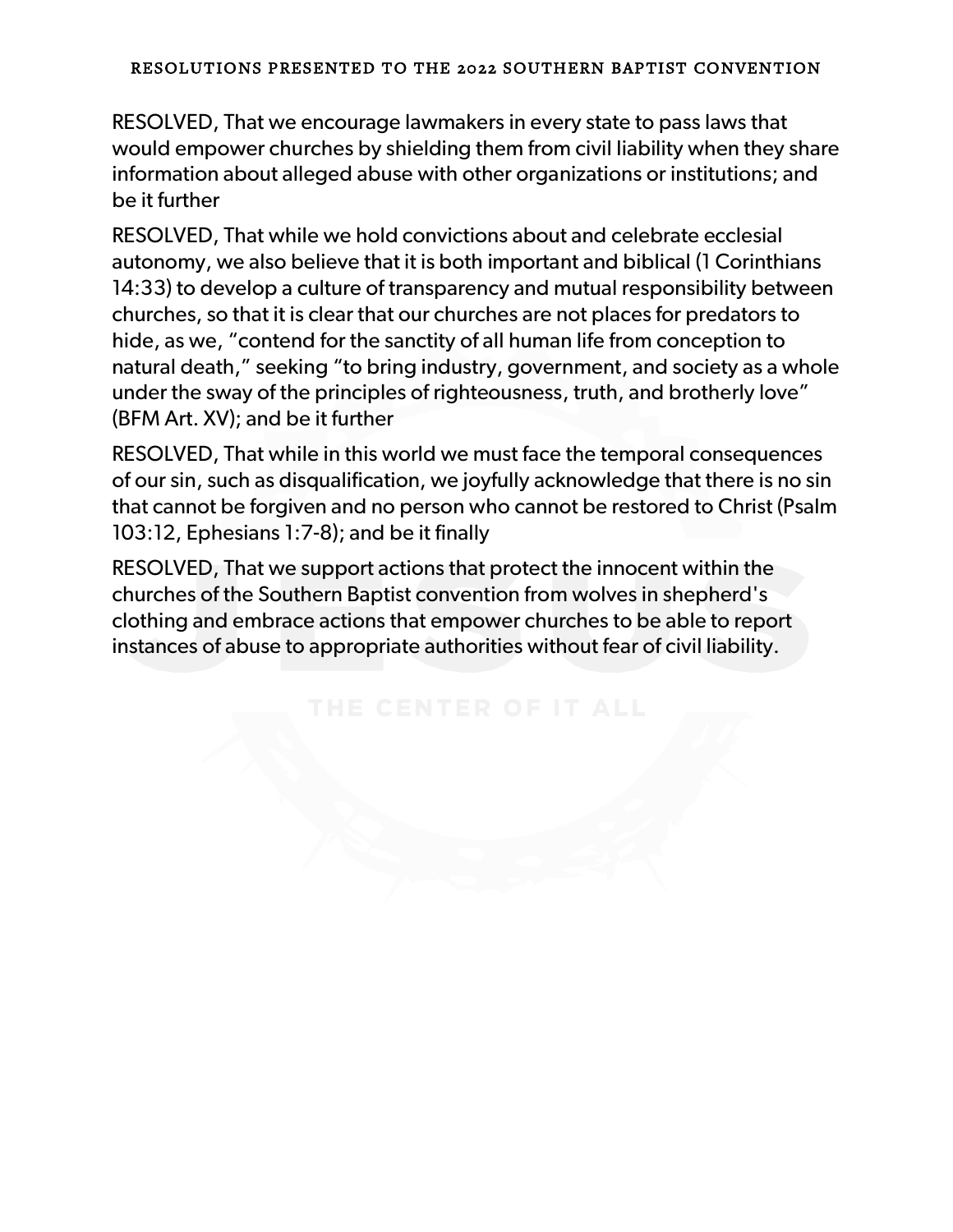# **6: ON LAMENT AND REPENTANCE FOR SEXUAL ABUSE**

WHEREAS, Sexual abuse is an abomination before God and an affront to the teachings of Scripture (Psalm 11:5; Proverbs 6:16-20; Mark 7:20-34; 1 Corinthians 5:1-2; Hebrews 13:4; 1 Peter 1:15-17); and

WHEREAS, Sexual abuse grieves Christ and contradicts the heart of the gospel (Mark 12:31; 1 Corinthians 6:18-19; 2 Corinthians 5:10; Ephesians 4:1; Philippians 1:27); and

WHEREAS, Sexual abuse abandons the demands of Scripture for the holy living of God's people (1 Corinthians 6:18-19; Galatians 5:19-21; 1 Thessalonians 4:1- 8; 1 Timothy 1:8-11); and

WHEREAS, Sexual abuse is a violation of the *Imago Dei*, dishonoring and degrading human dignity, especially in those most vulnerable among us (Genesis 1:26-27; Genesis 9:6; Psalm 8:3-5); and

WHEREAS, Sexual abuse causes harm to those who are entrusted to the church's care and protection (Proverbs 31:8-9; Isaiah 1:17; Jeremiah 22:3-5; Micah 6:8; 1 John 3:16-18); and

WHEREAS, The Southern Baptist Convention declared in our 2021 Resolution "On Abuse and Pastoral Qualifications" that sexual abuse "is an action repugnant to the teachings of Scripture and reprehensible even to those who are not believers"; and

WHEREAS, Sexual abuse perpetrated by pastoral leaders or church members is a violation of the sacred trust for pastoral leaders and all believers to care for and minister to people (Psalm 82:3-4; Proverbs 28:13; 1 Timothy 3:1-7; Titus 1:5-9); and

WHEREAS, Sexual abuse in the church is a failure of personal and public witness (1 Corinthians 5:1-13; 1 Corinthians 10:8; Ephesians 5:1-15; Ephesians 5:25-27); and

WHEREAS, Sexual abuse has occurred in and among our churches, sometimes at the hands of church members and sometimes at the hands of pastoral leaders; and

WHEREAS, In too many cases our convention of churches has failed to care well for those who have been abused; and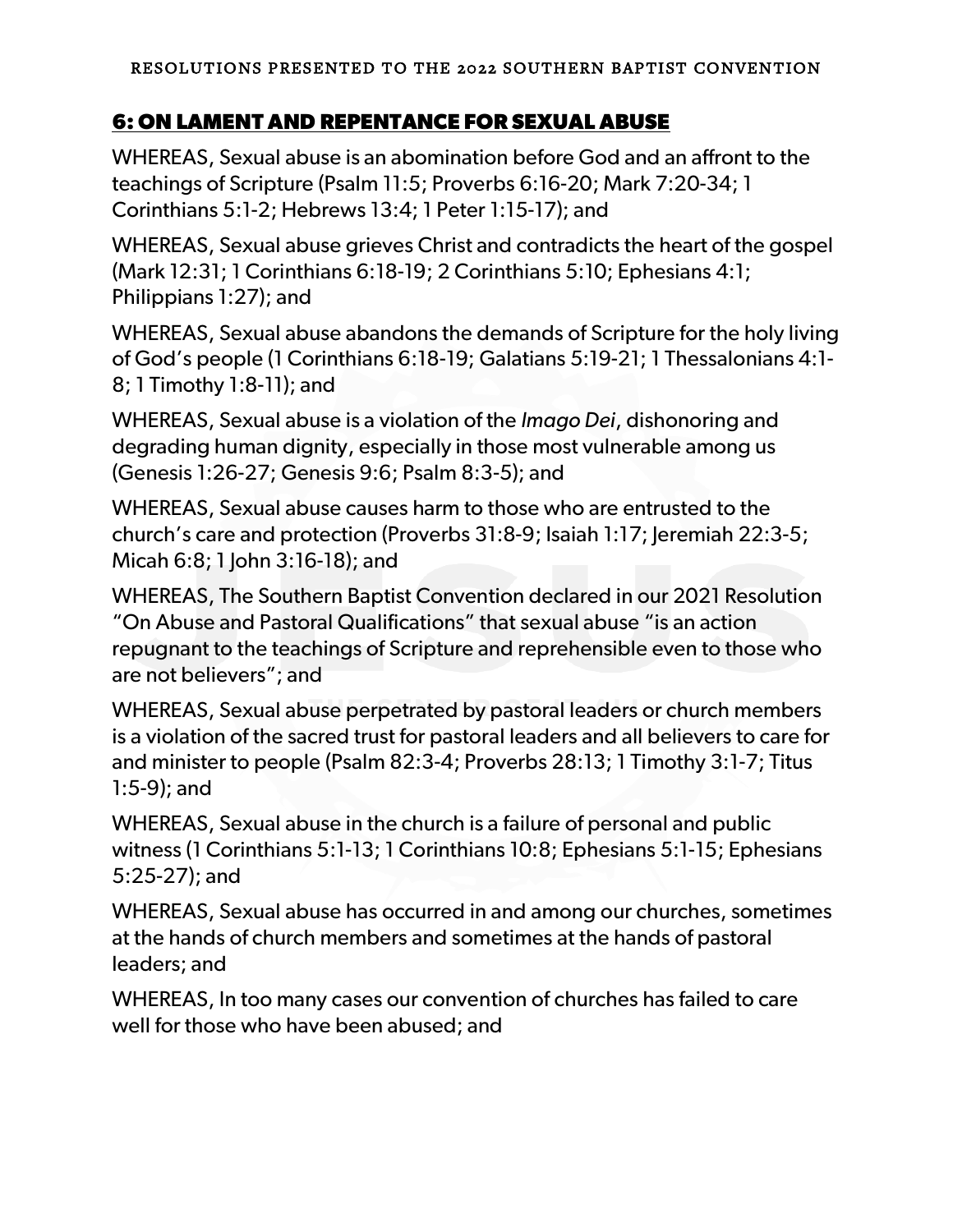WHEREAS, Our responses have at times sought first to protect the reputation of our leaders, churches, and institutions rather than to care for survivors of sexual abuse; and

WHEREAS, Our institutional responses have at times caused irreparable personal harm to survivors of sexual abuse, leaving them feeling isolated, powerless, and without a voice; and

WHEREAS, We have failed to educate and thus adequately prepare church leaders to respond to abuse; and

WHEREAS, Our churches have failed at times properly to report cases of abuse to the appropriate authorities (Romans 13:1-7); now, therefore, be it

RESOLVED, That the messengers to the Southern Baptist Convention meeting in Anaheim, California, June 14-15, 2022, denounce in the strongest possible terms every instance of sexual abuse, those who perpetrate abuse, and those who seek to defend or protect these perpetrators; and be it further

RESOLVED, That we affirm the Bible's teaching to seek justice for those who have been harmed, protect the vulnerable, and honor the dignity and worth of survivors of sexual abuse (Genesis 1:26, Psalm 82:2-4, Isaiah 1:17, Micah 6:8); and be it further

RESOLVED, That we publicly lament the harm our actions and inactions have caused to survivors of sexual abuse; and be it further

RESOLVED, That we publicly apologize to and ask forgiveness from survivors of sexual abuse for our failure to care well for survivors, for our failure to hold perpetrators of sexual abuse adequately accountable in our churches and institutions, for our institutional responses which have prioritized the reputation of our institutions over protection and justice for survivors, and for the unspeakable harm this failure has caused to survivors through both our action and inaction; and be it further

RESOLVED, That we publicly repent and acknowledge our need for comprehensive change in caring well for survivors of sexual abuse; and be it further

RESOLVED, That amid our failures, we express our hope in Christ, who never fails to care for those who have been harmed, that he watches over the vulnerable members of our churches, that he can bring healing to survivors of sexual abuse, and that he can bring both retributive justice to perpetrators of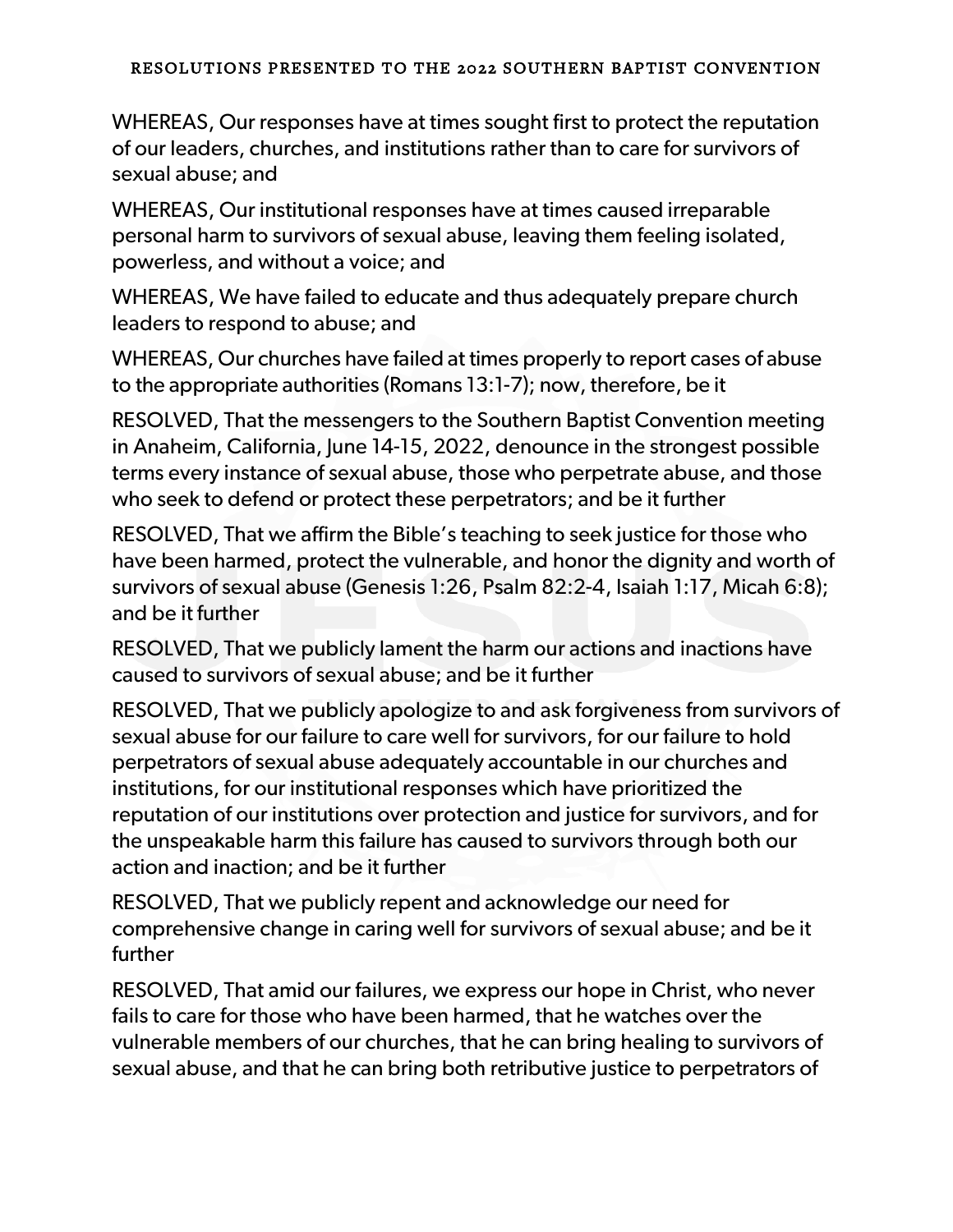sexual abuse and restorative justice to survivors of sexual abuse; and be it further

RESOLVED, That we prayerfully endeavor to eliminate all instances of sexual abuse among our churches; and be it further

RESOLVED, That we commit ourselves to the ongoing moral demands of the gospel in relation to sexual abuse, observing the command of our Lord to "teach everything I have commanded you" (Matthew 28:20), including the command to "love your neighbor as yourself" (Mark 12:31; Luke 10:27, 34-35); and be it further

RESOLVED, That we call for churches to teach the importance of honoring one another and treating one another virtuously in the area of sexuality so churches can become safe places that protect the vulnerable; and be it further

RESOLVED, That we give of our time and resources to bind the wounds of the broken, hold accountable perpetrators of sexual abuse and those who seek to defend them, and care well for survivors of sexual abuse; and be it finally

RESOLVED, That we recognize and appreciate the work and advocacy of sexual abuse survivors, repent of our resistance and neglect of their efforts, and unreservedly apologize to survivors mentioned in the report, including Christa Brown, Susan Codone, Megan Lively, Jennifer Lyell, Anne Marie Miller, David Pittman, Tiffany Thigpen, Debbie Vasquez, Hannah-Kate Williams, and Jules Woodson, for our not heeding their collective warnings and taking swift action to address clergy sexual abuse sooner.<sup>1</sup>

<sup>1</sup> These are the survivors mentioned in the report who have given their consent to have their names listed.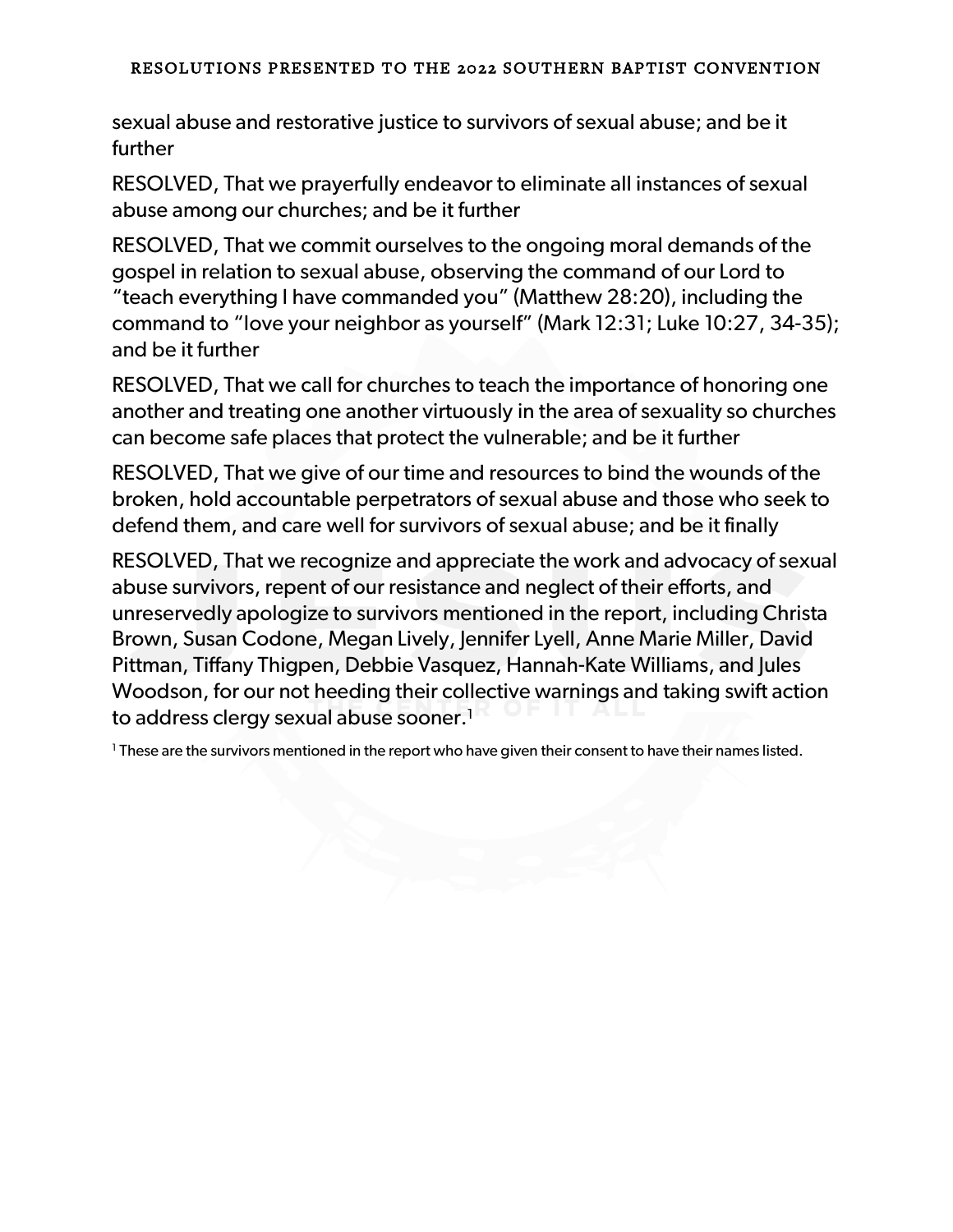# **7: ON ANTICIPATION OF A HISTORIC MOMENT IN THE PRO-LIFE MOVEMENT**

WHEREAS, Scripture reveals that all human life is created in the image of God, and therefore sacred to our Creator (Genesis 1:27; 9:6); and

WHEREAS, The Bible affirms that the preborn child is a person, bearing the image of God, from the moment of conception (Psalm 139:13–16; Luke 1:44); and

WHEREAS, Southern Baptists have historically recognized the sanctity of life in the womb and repeatedly reaffirmed our pro-life ethic, our opposition to the heinous act of abortion, and our support for abortion-vulnerable women in more than 20 resolutions<sup>2</sup> over the course of 40 years; and

WHEREAS, beginning with our 1989 Resolution "On Encouraging Laws Regulating Abortion," we have supported laws in the various state legislatures that have brought us incrementally to the threshold of a moment of great victory in the pro-life cause; and

WHEREAS, Southern Baptists pray for a historic United States Supreme Court ruling in the coming days in *Dobbs v. Jackson Women's Health Organization*, which may overturn the precedent established by the 1973 Supreme Court ruling in *Roe v. Wade* and reaffirmed in the 1992 ruling in *Planned Parenthood v. Casey*; and

WHEREAS, Southern Baptists stand in prayerful expectation and hopeful anticipation of this ruling from the nation's highest court, which will enable state legislators to affirm the truth that life begins at conception and that the preborn are worthy of dignity and protection; and

WHEREAS, Southern Baptists remain committed to our ongoing pro-life efforts and partnerships with state and local governments, pro-life legislators, and like-minded pro-life organizations; and

WHEREAS, Southern Baptists have been on the forefront of this work beginning with the election of Richard Land to the Christian Life Commission and continuing through the work of the Ethics & Religious Liberty Commission staff and leadership today; now, therefore, be it

RESOLVED, That the messengers to the Southern Baptist Convention meeting in Anaheim, California, June 14-15, 2022, encourage all Southern Baptists to pray for the overturning of the disastrous precedent set in *Roe v. Wade* and *Planned Parenthood v. Casey*; and be it further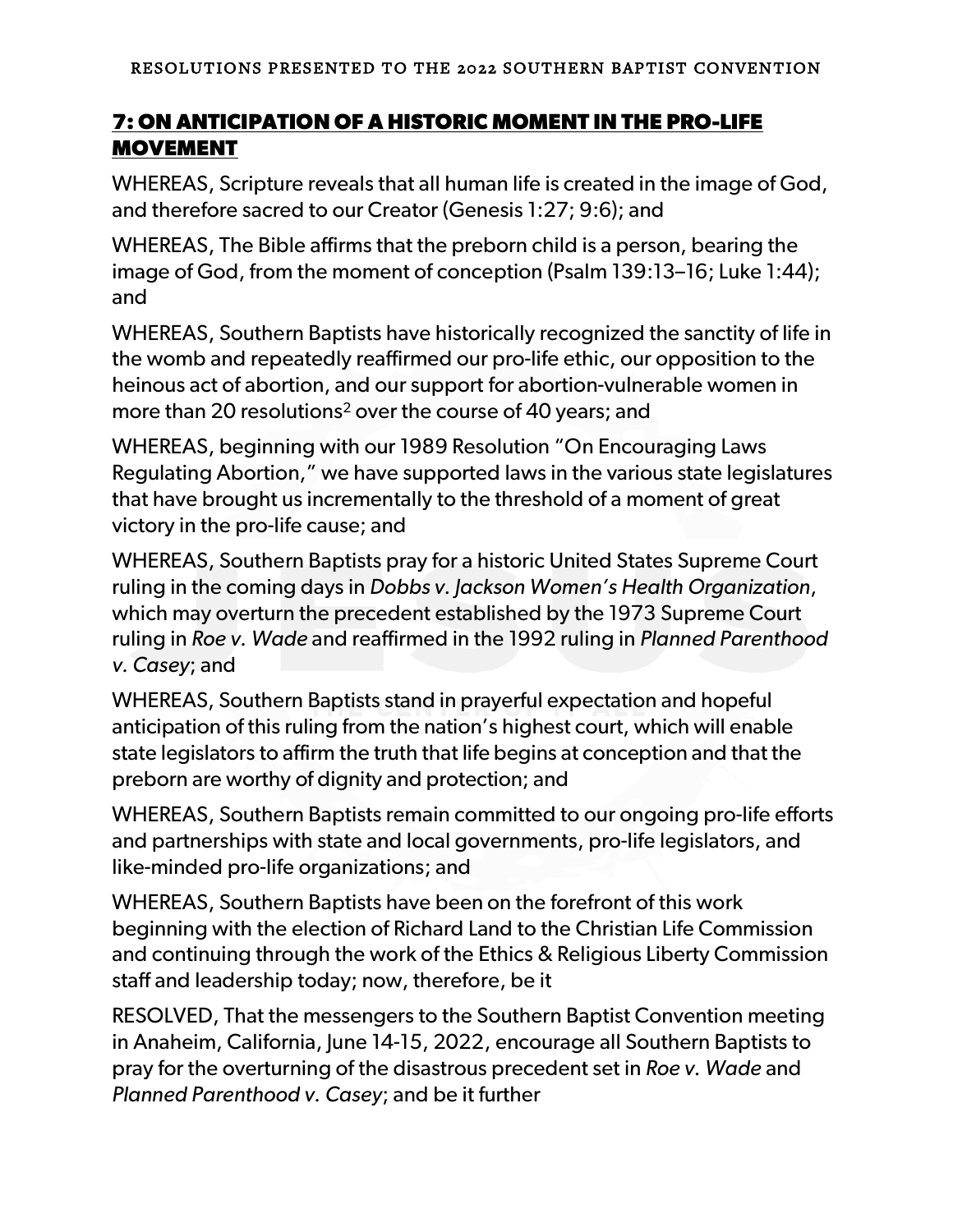RESOLVED, That we commend the Ethics & Religious Liberty Commission's frontline work on the pro-life cause and urge all Southern Baptists to continue our faithful pro-life advocacy by partnering with local, state, and federal governments to enact pro-life and pro-family policies that serve and support vulnerable women, children, and families; and be it further

RESOLVED, That we implore Southern Baptists to continue and increase their efforts to serve and support local pregnancy resource centers, pro-life organizations, churches, foster-care and adoptive families, doing invaluable and often under-recognized work in the care of women and children at every stage of life; and be it further

RESOLVED, That we commit to stand with and pray for abortion-vulnerable women, to eliminate any perceived need for the horror of abortion, and to oppose Planned Parenthood and other predatory organizations or institutions who exploit vulnerable women for profit; and be it finally

RESOLVED, That we urge the Supreme Court of the United States to overturn the precedent set in *Roe v. Wade* and *Planned Parenthood v. Casey*, and urge the state legislatures to enact pro-life policies that uphold the dignity and value of every human life, including both vulnerable women and children.

<sup>2</sup> 1980 Resolution "On Abortion," 1982 Resolution "On Abortion & Infanticide," 1984 Resolution "On Abortion," 1986 Resolution "On Sex Education & Adolescent Pregnancy," 1987 Resolution "On Abortion," 1988 Resolution "Pro-Life Actions of SBC Agencies," 1989 Resolution "On Encouraging Laws Regulating Abortion," 1991 Resolution "On the Sanctity of Human Life," 1992 Resolution "On Fetal Tissue Experimentation," 1993 Resolution "On the Freedom Of Choice Act, Hyde Amendment," 1994 Resolution "On RU486, The French Abortion Pill," 1995 Resolution "On Surgeon General Nominee Dr. Henry Foster," 1996 Resolution "On the Partial Birth Abortion Ban," 1996 Resolution "On Requiring all Political Parties to Include a Pro-Life Actions Platform," 1999 Resolution "On Human Embryonic & Stem Cell Research," 2000 Resolution "On Fetal Tissue Trafficking," 2002 Resolution "On Partial Birth Abortion," 2003 Resolution "On Thirty Years of Roe v. Wade," 2008 Resolution "On Planned Parenthood," 2015 Resolution "On the Sanctity of Human Life," 2017 Resolution "On Defunding and Investigating Planned Parenthood," 2018 Resolution "On Reaffirming the Full Dignity of Every Human Being," 2019 Resolution "On Celebrating the Advancement of Pro-Life Legislation in State Legislators," 2021 Resolution "On Abolishing Abortion."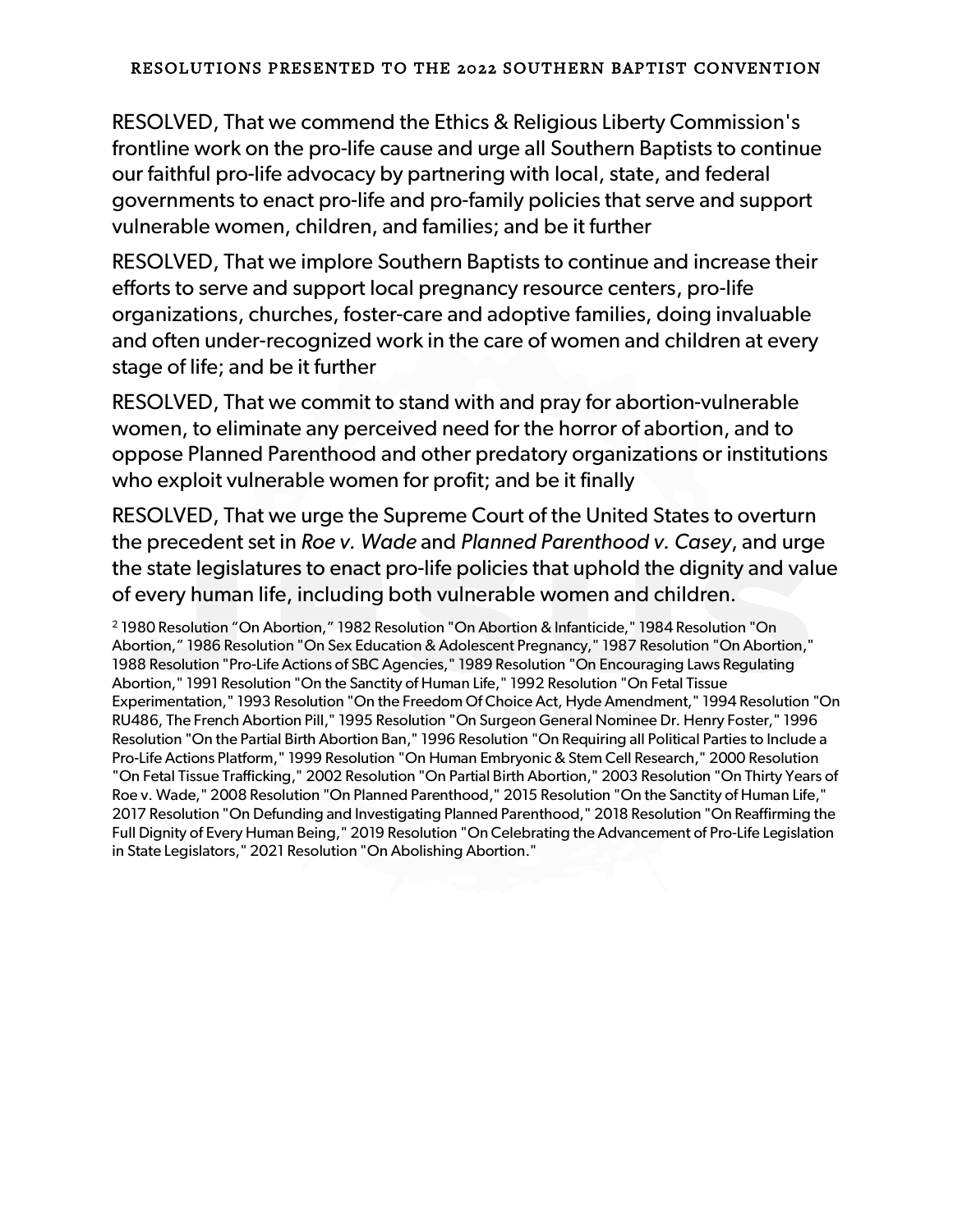# **8: ON THE** *IMAGO DEI* **AND THE HELPFUL CONTENT SUBMITTED IN SEVERAL RESOLUTIONS**

WHEREAS, God has spoken clearly throughout Scripture to the value and dignity of every human being as created in the image of God and to the goodness of his design for every aspect of human life in accordance with his will (Genesis 1:26-30, 9:6, Matthew 19:4, Luke 12:22–31, 2 Corinthians 5:17- 21, 1 Peter 1:13-16); and

WHEREAS, All people are called to love God and love our neighbors as ourselves (Matt. 22:37-39) and to trust in the Lord with all our heart—not leaning on our own understandings or being wise in our own eyes (Proverbs 3:5-7); and

WHEREAS, Rejecting God's good design for the Christian life and seeking to craft an ethic based on our individualistic will and desires is not only an affront to God, but also a grave sin of selfishness, rebellion, and pride (Judges 21:25, Romans 1:18-32); and

WHEREAS, God's design for human sexuality is rooted in the very nature of man and woman as image-bearers who are the "crowning work of His creation" (*The Baptist Faith & Message*, Article III) and were designed for a lifelong covenant of marriage of one man and one woman (Matthew 19:4-6, Ephesians 5:31-33); and

WHEREAS, All people, including our children, are exposed each day to countless narratives often at odds with God's design for sexuality through mass media and various forms of entertainment, like social media, that promote ideologies that run contrary to the scientific and biological realities of the created order rooted in the dignity of every human being (Romans 12:2); and

WHEREAS, Southern Baptists, in our 2018 Resolution "On Gun Violence and Mass Shootings," have "expressed solidarity with all those victimized by gun violence" and encouraged churches to seek "every available opportunity to minister to them in the name of Jesus Christ" because "the shedding of innocent blood is a repugnant and wicked evil that transgresses the moral law of God" as well as an affront to human dignity; and

WHEREAS, The scourge of gun violence continues to plague our society, inflicting devastating pain and the loss of precious human life in our families, churches, schools, and communities across our country; and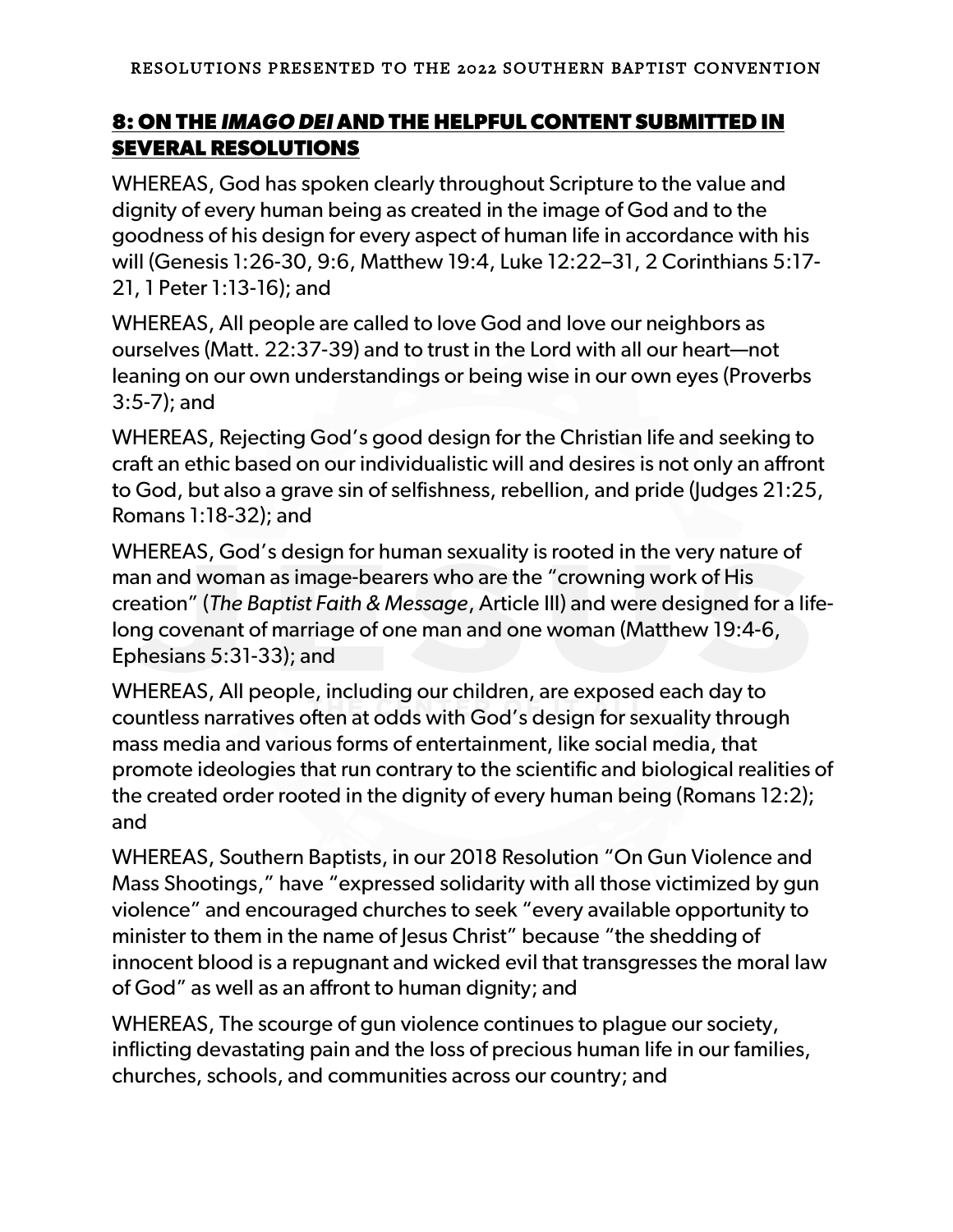WHEREAS, God's glory is on display among all people that he has created, including our fellow precious image-bearers affected by disabilities (John 9:3) and how God has worked mightily through people affected by disabilities (Genesis 32:31-32, 2 Samuel 4:4, 2 Corinthians 12:9); now, therefore, be it

RESOLVED, That the messengers to the Southern Baptist Convention meeting in Anaheim, California, June 14-15, 2022, encourage all Southern Baptists to affirm the dignity and value of every person as created in God's image and to proclaim the fullness of the Christian ethic throughout our churches and in the public square as we seek the flourishing of all people in accordance with God's good design for humanity; and be it further

RESOLVED, That we uphold the beauty of the Christian sexual ethic in a world that promotes dangerous and dehumanizing ideologies such as those within the LGBTQ+ movement and other sexual perversions including abuse, pedophilic behavior, and the use of pornography, all of which are fundamentally at odds with God's design for human sexuality; and be it further

RESOLVED, That we seek to love our neighbors as ourselves, standing firm on God's created order which recognizes that any sexual desire or attraction outside of God's design for human sexuality is sin and is disordered regardless of whether or not it creates feelings of guilt, shame, or anxiety on the one hand or pride on the other hand; and be it further

RESOLVED, That we seek to proclaim to the next generation God's love for all and his good design for human sexuality, modeling how to faithfully engage others with both truth and grace, and that we redouble our ongoing efforts to cultivate a heart of wisdom and discernment in the next generation especially in regards to various forms of entertainment and social media; and be it further

RESOLVED, That we reaffirm our 2018 Resolution "On Gun Violence and Mass Shootings" and earnestly pray for our local, state, and federal leaders to recognize the seriousness of the ongoing threat of mass shootings throughout our society and to take concrete steps, towards solutions that uphold the dignity and value of every human life, especially the most vulnerable among us, and to minimize the threat of gun violence throughout our society; and be it finally

RESOLVED, That the worth of every human being, including those affected by disabilities, is found in Christ, the true *Imago Dei* (Colossians 1:15-17), not in people's fallen perceptions of worth or abilities.